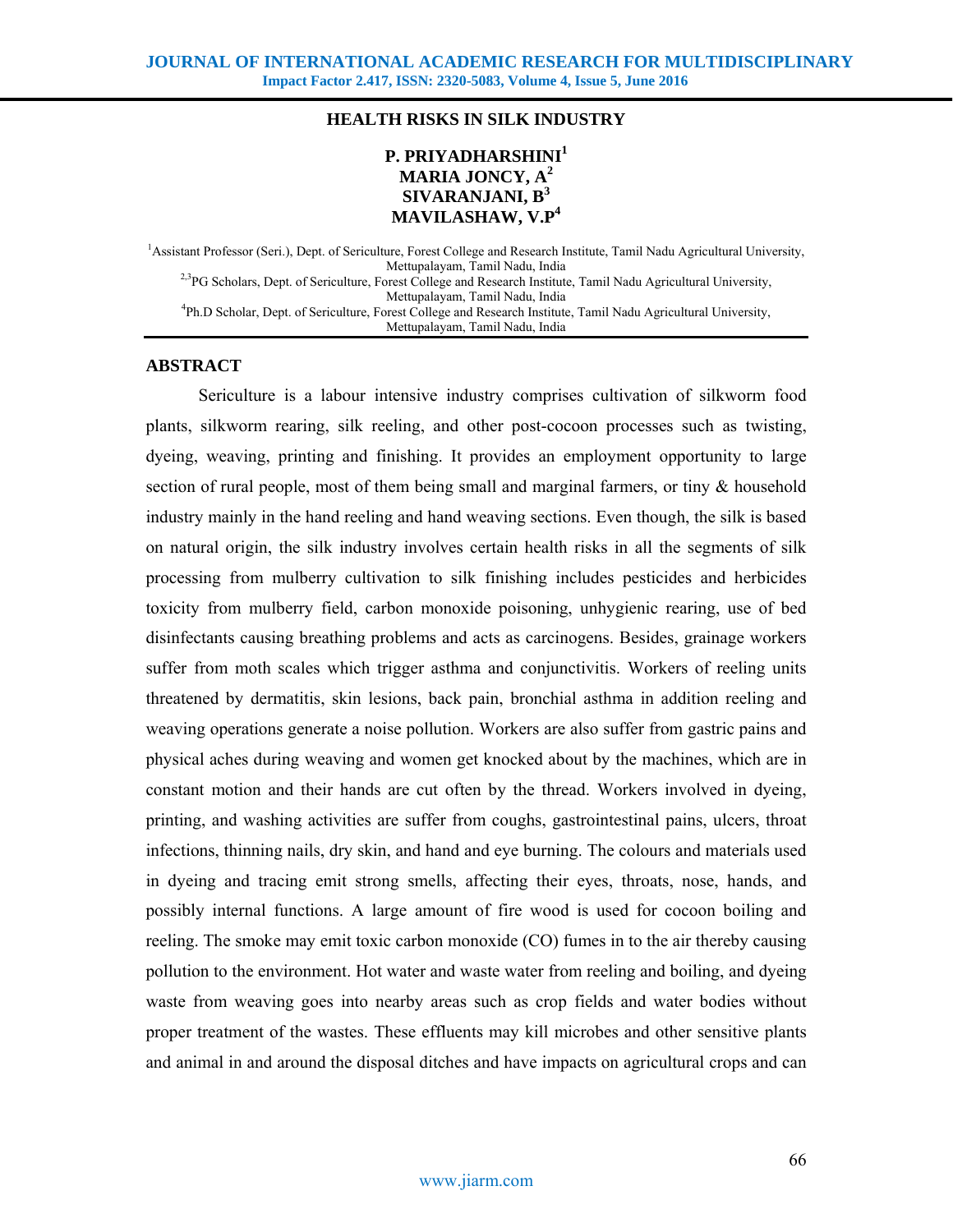contaminate the drinking water bodies also. There is a need to build health consciousness and knowledge among sericulture workers about chemicals used in the various silk processes.

**KEYWORDS:** Sericulture, Health hazards, Risks in different silk processes, Control measures.

# **INTRODUCTION**

 The silk Industry, one of the productive cottage sectors in India is developing rapidly and lucratively over the past years. Clothing is the second important need and the factors like comfort, luxurious, traditional, elegancy, quality, design, and fashion appeal play a significant role during cloth selection. Among the natural fibers - silk, cotton and wool, silk is known as the "Queen of Textiles" is a nature's gift for human kind. India is one of the leading silk producing countries in world next to China. Among the four varieties of silk produced, mulberry accounts 74.51% (21,390 MT), Tasar 8.5% (2,434 MT), Eri 16.5% (4,726 MT) and Muga 0.55% (158 MT) of the total raw silk production of 28708 MT in 2014-15, Production of raw silk in India during the year 2015-16 (April to November- 2015) has been 19,070 MT in which, mulberry and Vanya raw silk output amounts to 12,954 MT and 6,116 MT, respectively (CSB report, as on  $1<sup>st</sup>$  2016). The workers of silk industry throughout the world are often getting allergies due to the presence of humidial environment, which favours the growth of allergy causing organisms like *Aspergillus fumigatus* and liberation of allergy causatives during the developmental stages of silk moth. Insect allergens have been identified as one of the major cause of asthma and allergic rhinitis (Chatrappa, 2000). Presently, the allergic proteins of adult silk moth were posing very severe threat to sericulture industrial grainage workers in causing allergic rhinitis, which is one of the most common disease in both developing and developed countries, Sericins from silkworm cocoon, moth and butterfly share a common allergenicity and silk allergy is caused not only by occupational but also by environmental exposure to the insects (Wen *et al.,* 1990). Silkworm products like fibroin manifests inflammatory response associated with type  $-1$ allergy (Kurosaki *et al.,* 1999).

 Occupational diseases reflect health hazards brought on by exposure within the work environment. Due to lack of education, unaware of hazards of their occupations, general backwardness in the sanitation, poor nutrition and climatic proneness of this geographic region to epidemics aggravate their health hazards from work environment (Wang *et al.,* 2003). A respiratory problem has been reported in most of the countries with a textile industry. There are few studies on respiratory problems among textile workers in India

## www.jiarm.com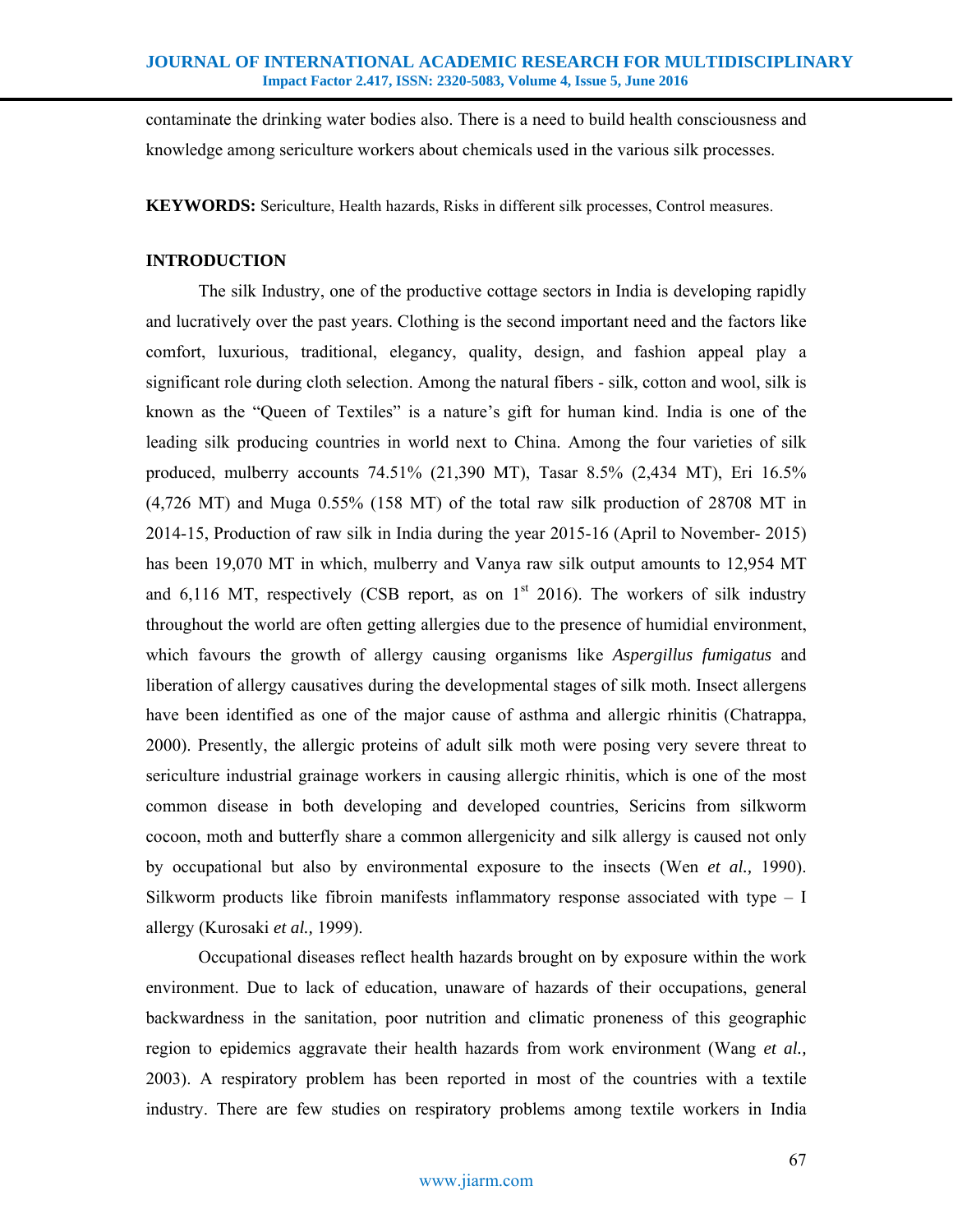(Murlidhar *et al.,* 1995, Mathur *et al.,* 1993 and Jaiswal, 2004). Nilvarangkul (2006) showed that 63% of the women had respiratory problems such as asthma due to cotton dust, or respiratory irritation due to inhalation of chemicals used to bleach silk and cotton. The use of chemical dyes to colour the silk and cotton caused some women to develop allergic skin rashes.

 Silk is known for its elegance, splendour and grandeur. But many processes in different sector of silk manufacture may cover a health hazards. The sericulture industry revolves around on mulberry cultivation, silkworm rearing and post cocoon silk processing. At every stage, sericulture workers are confronted with one or the other health risks with the spread of sericulture activities, the number of workers prone to hazards is also on the increase. So, the present review deals with the chances of health risks in sericulture industry and their control measures.

#### **Health hazards in mulberry plantation**

## **Health risk from using herbicides in mulberry**

Glyphosate and 2-4-D are the two main herbicides used in mulberry ecosystems to control weeds. Both the herbicides are producing harmful carcinogenic substances. Over the past 40 years, dozens of studies have shown the connection between 2, 4 dichlorophenoxyacetic acid (2, 4-D) herbicide and cancers of the blood (Von Stackelberg, 2013). The International Agency for Research on Cancer (IARC) recently classified glyphosate as Class 2A probably carcinogenic to humans (Guyton *et al.,* 2015). It also causes endocrine disrupting effects in human cells lines, and reproduction effects (Gasnier *et al.,* 2009, Cassault-Meyer *et al.,* 2014).

#### **Health risk from using pesticides in mulberry**

 Chlorpyrifos is used mainly to control termites in mulberry crop eco system. Poisonous gas emanates from chlorpyrifos affects the central nervous system, the cardio vascular, and the respiratory system in humans and causes irritation to skin and eyes. Dichlorvos (DDVP) is employed to control insect pest attack on mulberry, such as tukra, leaf roller and white fly. It causes neurophysiological and behavioural changes in human being. Dichlorvos chemically reacts with an important enzyme, acetyl cholinesterase and stops the functioning of brain (Colborn, 2006).

 Pesticide exposure is mainly by the dermal route for preparation of sprays and by the dermal and inhalation routes during application. Ingestion might occur through consumption of contaminated food during or following work or through oral contact with contaminated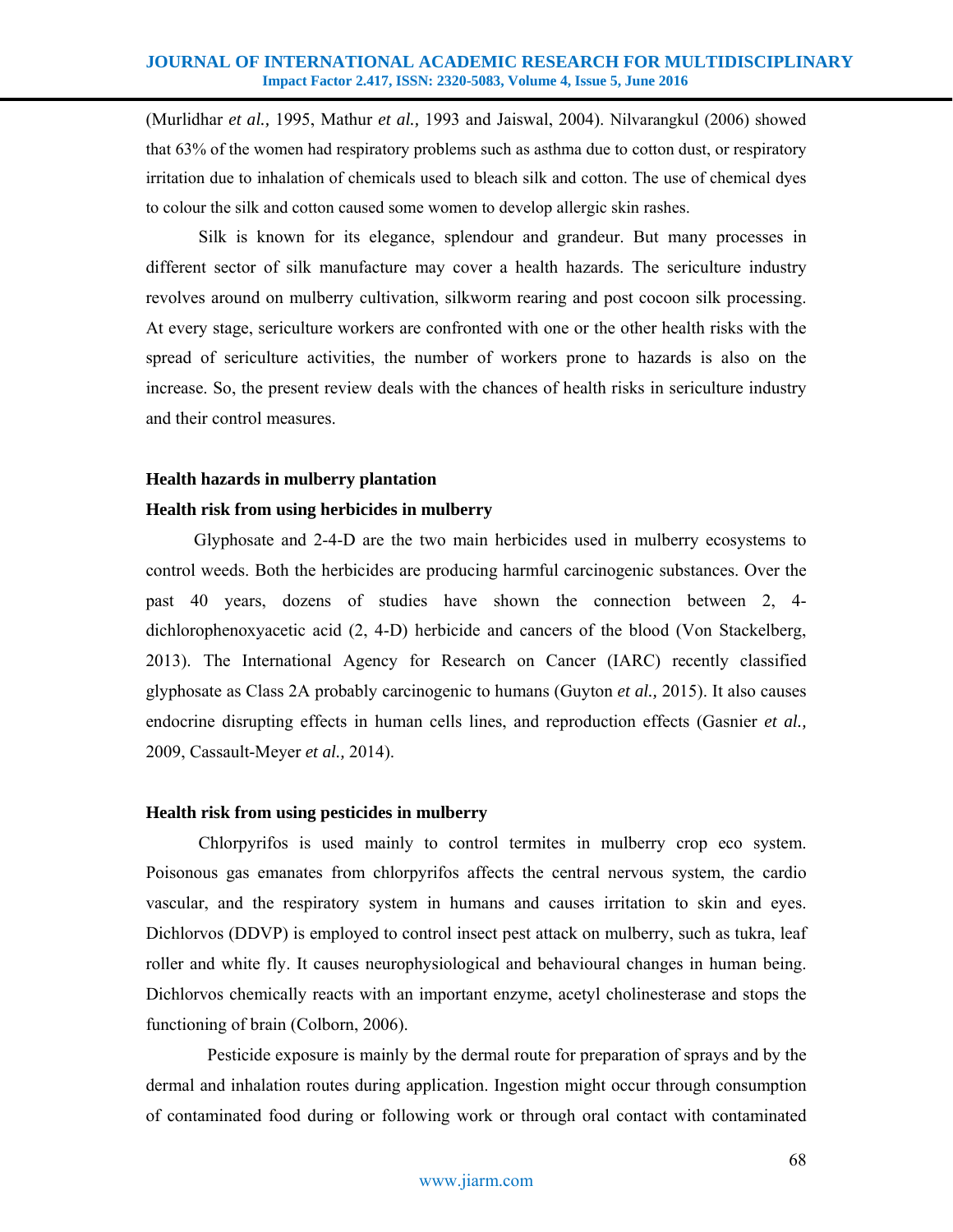#### **JOURNAL OF INTERNATIONAL ACADEMIC RESEARCH FOR MULTIDISCIPLINARY Impact Factor 2.417, ISSN: 2320-5083, Volume 4, Issue 5, June 2016**

hands. Contaminated clothing is a significant source of exposure. Bystanders might be exposed to the sprayed pesticides dermally and *via* inhalation (WHO/UNEP, 2006). Chronic exposure to highly hazardous pesticides results in negative effects on skin, eyes, nervous system, cardiovascular system, gastrointestinal tract, liver, kidneys, reproductive system, endocrine system and blood (IPCS, 2010).

## **Health risk issues during silkworm rearing**

#### **Carbon monoxide**

 Carbon monoxide is known as a silent killer because it has no smell, colour or taste and produced by a faulty or poorly ventilated fuel-burning appliance such as partially burnt coal sigri used in Kashmir and other temperate areas causes nausea and vomiting. The other cause of accidental exposure to carbon monoxide (CO) is household appliances, such as cooking and heating devices, which have been damaged, incorrectly installed or badly maintained. Death of rearers was observed in rearing room due to CO beyond tolerance level (100ppm in Patnitop (J&K)). Cherry red lividity is seen in human body due to CO poisoning (Wani *et al.,* 2011).

### **Dermatitis**

 Workers of raw silk reeling units are mainly affected by Dermatitis, the skin lesions, localized mainly on the fingers, wrists and forearms, are characterized by erythema covered with small vesicles, which become chronic, pustular or eczematous and extremely painful. This is mainly due to the decomposition products of the dead chrysalis and to a parasite in the cocoon (Pandey *et al.,* 1993). While cocoons are put in hot water to loosen silk fibers for unwinding, the workers also put their bare hands in hot water, resulting in blisters in their hands leading to secondary infection, such as dermatitis.

## **Respiratory tract problems and noise pollution**

 A kind of tonsillitis oftenly occurs among silk spinners due to a bacterial infection from the silk cocoons. Sometimes, workers in the natural silk industry may develop respiratory allergy featuring bronchial asthma, asthmatiform bronchitis and/or allergic rhinitis (Subramani *et al.,* 2015).

 Persons who are involved in reeling and throwing operations reach harmful levels of noise at the time of spinning and winding the silk threads and at looms where the fabric is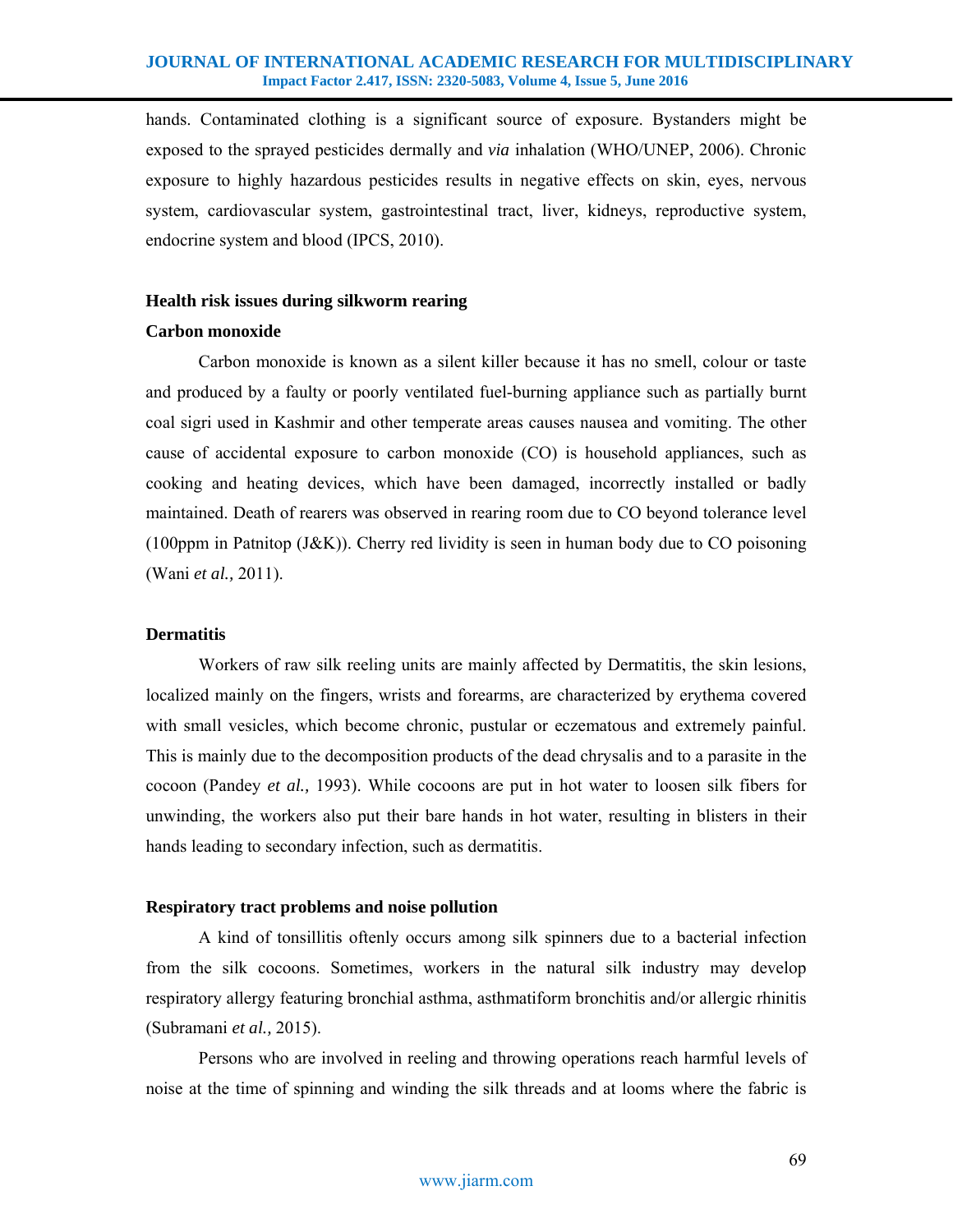woven. Areas in sericulture such as reeling and weaving also generate a great deal of noise pollution (Subramani *et al.,* 2015).

# **Other health hazards**

Unhygienic conditions due to accumulation of unutilized leaves and silkworm excreta pose health risk. Any negligence of hygiene leads to silkworm mortality due to two main diseases Grasserie & Flacherie. The dead silkworms, if not removed immediately, putrify and cause illness among rearers. In grainage, inhalation of fumes during acid treatment of bivoltine eggs and dyeing of silk fabrics using acid baths may cause respiratory disorders. Asthma (believed to be allergic in nature) could be triggered by fine scales in the air released by the fluttering of the silk moths wings during mating. Male silkworms release more scales as they flutter more frequently during mating (Venkatappa *et al.,* 2005).

 During silk reeling, smoke is emitted from cocoon cooking stoves from firewood and the stench from steam and vapour arising from fluids released from the pupa body leads to asthma. Few reports regarding the incidence of occupational asthma in sericulture in China and Japan are available (Ramanathan, 1997). Bronchial asthma also observed among the workers of silk reeling units due to the air borne antigens originating from silkworm cocoons and pupae. Reelers develop back pain as they stand and work for 8 hours. Workers who boil the cocoons mentioned that they do not use any gloves or masks. They get severe headaches, gastric pain, and skin burning as they are always exposed to the fire and fumes emitted from the boiling. (BCAS, 1997).

The people engaged in silk reeling units are prone to fungal and other skin infections like deramatophytosis (ring worm infection) due to constant immersion of hands during reeling in hot and tepid water. Sometimes, this water is often laced with certain chemicals to improve the colour or quality of silk. The feet also become infected due to constant contact with damp floors caused by improper and unhygienic drainage systems followed in reeling units (Nasima *et al.,* 1998).

 In weaving process, women get knocked about by the machines, which are in constant motion and their hands are cut often by the thread. Repetitive motions involved in weaving causes stress on the muscles. Some of the workers also suffer from gastric pains and physical aches. Workers involved in dyeing, printing, and washing activities are suffer from coughs, gastrointestinal pains, ulcers, throat infections, thinning nails, dry skin, and hand and eye burning.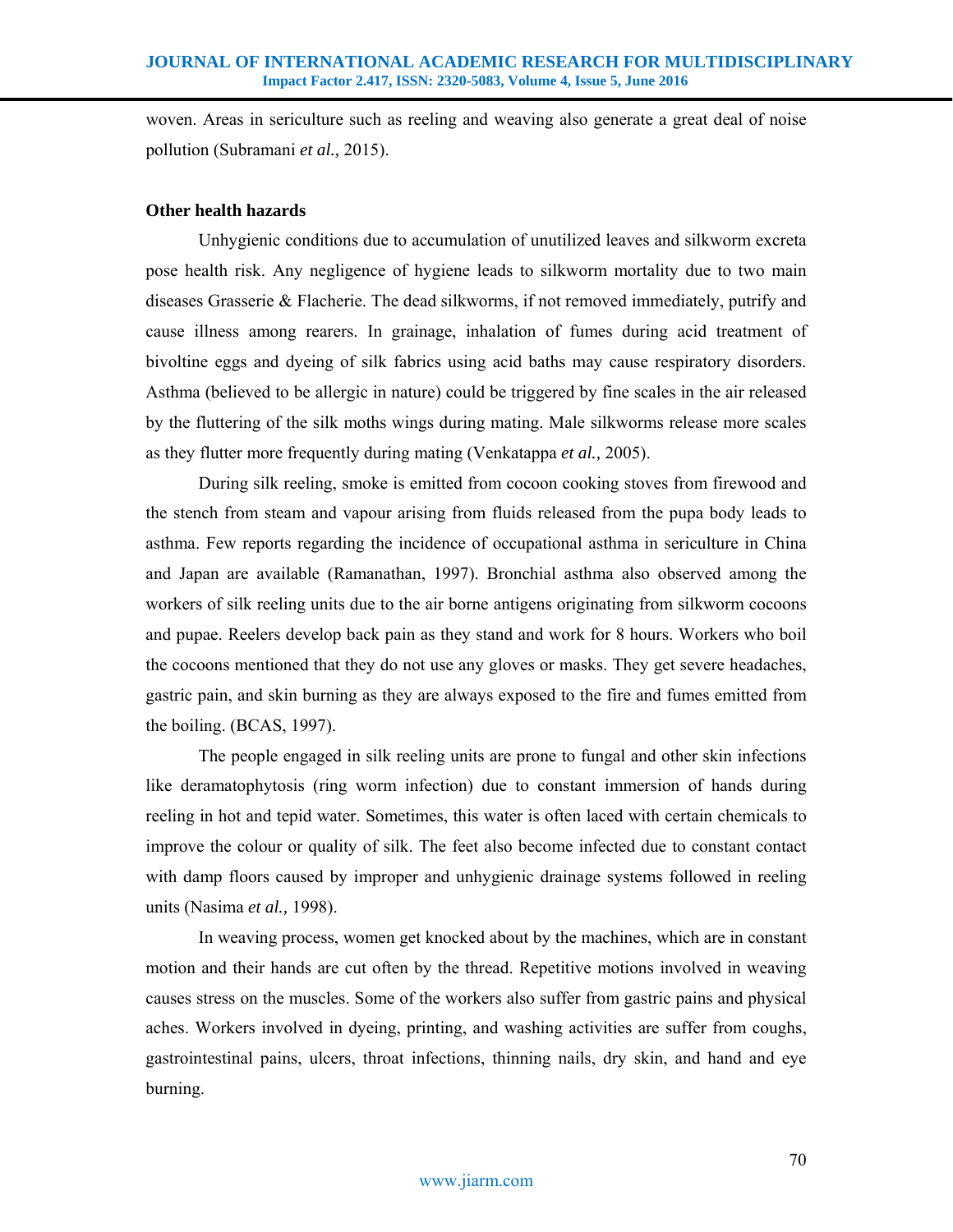#### **JOURNAL OF INTERNATIONAL ACADEMIC RESEARCH FOR MULTIDISCIPLINARY Impact Factor 2.417, ISSN: 2320-5083, Volume 4, Issue 5, June 2016**

 Pentachlorophenol, which is used in spray starch before ironing silk garment to protect from mould attack also, poses severe health problems. Formaldehyde resins routinely applied on silk to reduce shrinkage and wrinkling, cause eczematous rashes. Contact with silk cloth with a pH outside the accepted range (5.5), turns the skin flora out of balance and causes irritation. Dermatitis, narcosis, dizziness, fatigue, nausea, headache, eye irritation, adverse reproductive hazards including risk of miscarriage and serious neurological problems can all result from the processes of screen printing, where toluene, xylene and methyl ketone are used as solvents of the inks, thinners and clean up materials (Rakesh, 2014).

 The colours and materials used in dyeing and tracing emit strong smells, affecting their eyes, throats, nose, hands, and possibly internal functions. Tracing chemicals burns hands and eyes and stains fingers and nails. Trivalent chromium used to fix silk dyes undergoes oxidation into hexavalent chromium, leads to skin irritation, ulcers, sensitization and allergic contact dermatitis. Lead acetate used in dyeing silk cloth is a neurotoxin. It affects the human brain as well as reproductive system (BCAS, 1997). Workers cannot use gloves during tracing because the gloves melt from the kerosene and zinc oxide. Workers were not observed to use gloves for mixing dyes either. They wash chemicals off their hands with normal soap.

## **Effect of hazards on environment**

 Waste water and solid waste disposal are the main cause of environmental effects. There are many chemicals, pesticides and fertilizers used in the different stages of sericulture activities, including plantation, rearing, grainage, and weaving. These will have a harmful effect on the environment and public health if they are not handled and disposed properly. Fertilizers and pesticides used in mulberry plantations may have an effect on the silkworm life cycle and the quality and quantity of cocoons produced as well as poses negative impacts on the environment (Zaman *et al.,* 1996).

 A large amount of fire wood is used for cocoon boiling and reeling. The smoke may emit toxic carbon monoxide (CO) fumes in to the air. Use of firewood also adds to forest destruction. Dye factories across the world are dumping millions of tons of dye effluent into rivers without any effluent treatment. Hot water and waste water from reeling and boiling, and dyeing waste from weaving goes into nearby areas such as crop fields. These effluents may kill microbes and other sensitive plants and animal in and around the disposal ditches and have impacts on agricultural crops (Berube, 1996).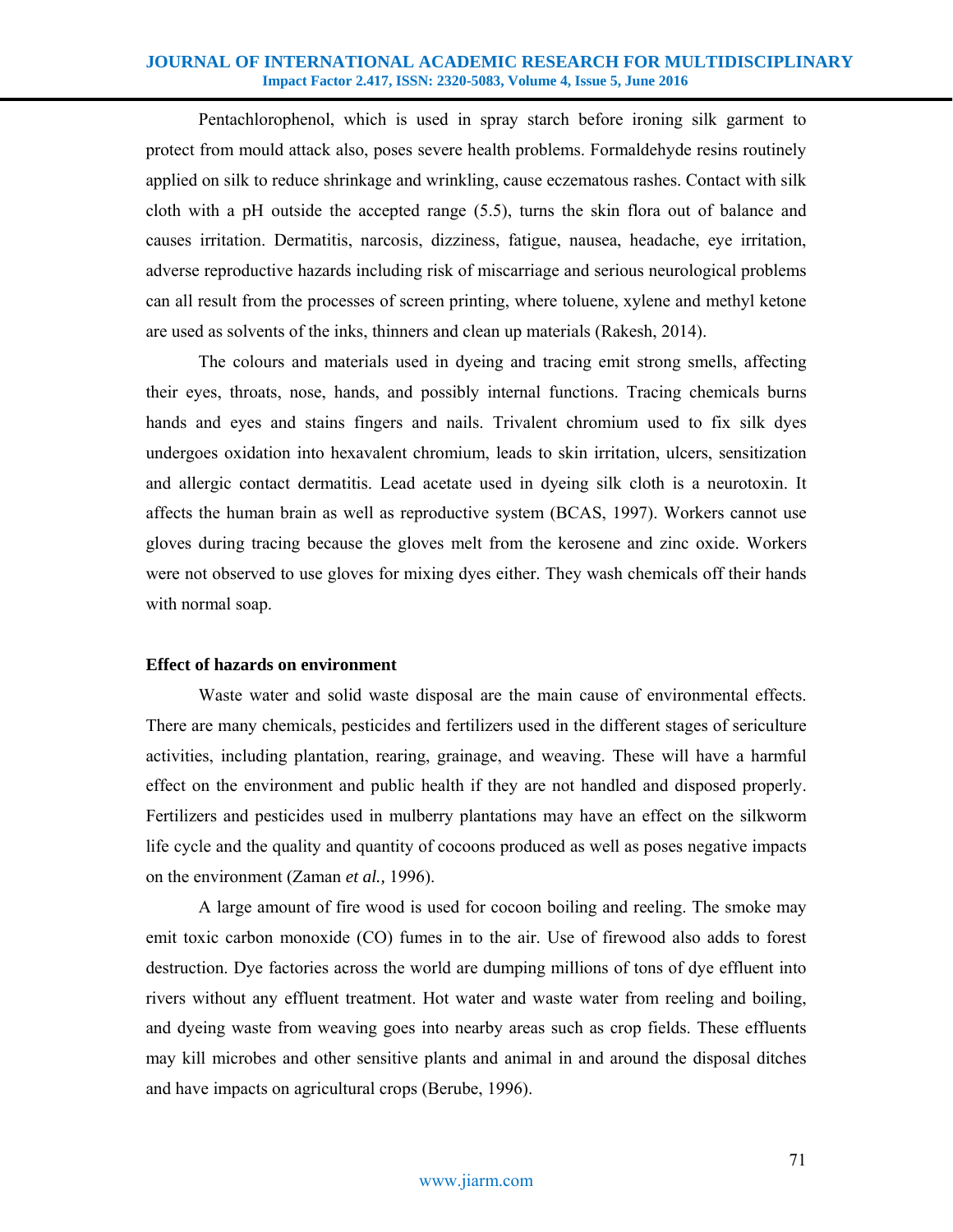#### **Effect of bed disinfectants (Paraformaldehyde**)

 Bed disinfectants employed during silkworm rearing mainly consist of slaked lime and paraformaldehyde. Human Skin contact with bed disinfectants result in sensitization, inflammation of the eye (redness, watering and itching).

 Formalin is commonly used disinfectant in sericulture industry and the effectiveness of disinfectants depends on the concentration, duration of contact and ambient temperature and RH. For effective use of formalin the rearing space to be disinfected should be made air tight and mixed with 0.05% detergent solution. Formaldehyde is a sensitising agent that can cause an immune system response upon initial exposure. It is also a cancer hazard. Acute exposure is highly irritating to the eyes, nose, and throat and can make anyone exposed cough and wheeze. Subsequent exposure may cause severe allergic reactions of the skin, eyes and respiratory tract. Ingestion of formaldehyde can be fatal, and long-term exposure to low levels in the air or on the skin can cause asthma-like respiratory problems and skin irritation such as dermatitis and itching. Concentrations of 100 ppm are immediately dangerous to life and health (IDLH). Use of formalin without certain precautionary measures causes burning eyes, mucus secretion, and peeling skin (Pandey *et al.,* 1993).

 Bleaching powder is an amorphous powder with a pungent smell of chlorine and is also called as chlorinated lime powder used as a disinfectant. Bleaching powder solution at higher concentration than  $>50\%$  causes health hazards. The application of dust formulations may cause respiratory disorders and burning eyes (Ramanathan, 1997).

# **Effect of bleaching agents**

Hydrogen peroxide is the popular oxidizing bleaching agent for silk fibres. Inhalation of  $H_2O_2$  during disinfection of silkworm rearing room affects the workers. It is a mutagen; handle it as a possible carcinogen – with extreme caution. It is also possible to causes mutations (genetic changes). Inhaling hydrogen peroxide can irritate the nose, throat, lungs causing coughing and shortness of breath. Higher exposures may cause a build - up of fluid in the lungs (pulmonary edema), a medical emergency, with severe shortness of breath. Exposure to  $H_2O_2$  can cause headache, dizziness, nausea and vomiting. Contact can severely irritate and burn the skin and eyes with possible eye damage (Oberst, 1984). Hydrogen peroxide is reactive and a dangerous explosion hazard.  $H_2O_2$  is not combustible but it is a strong oxidizer which enhances the combustion of other substances.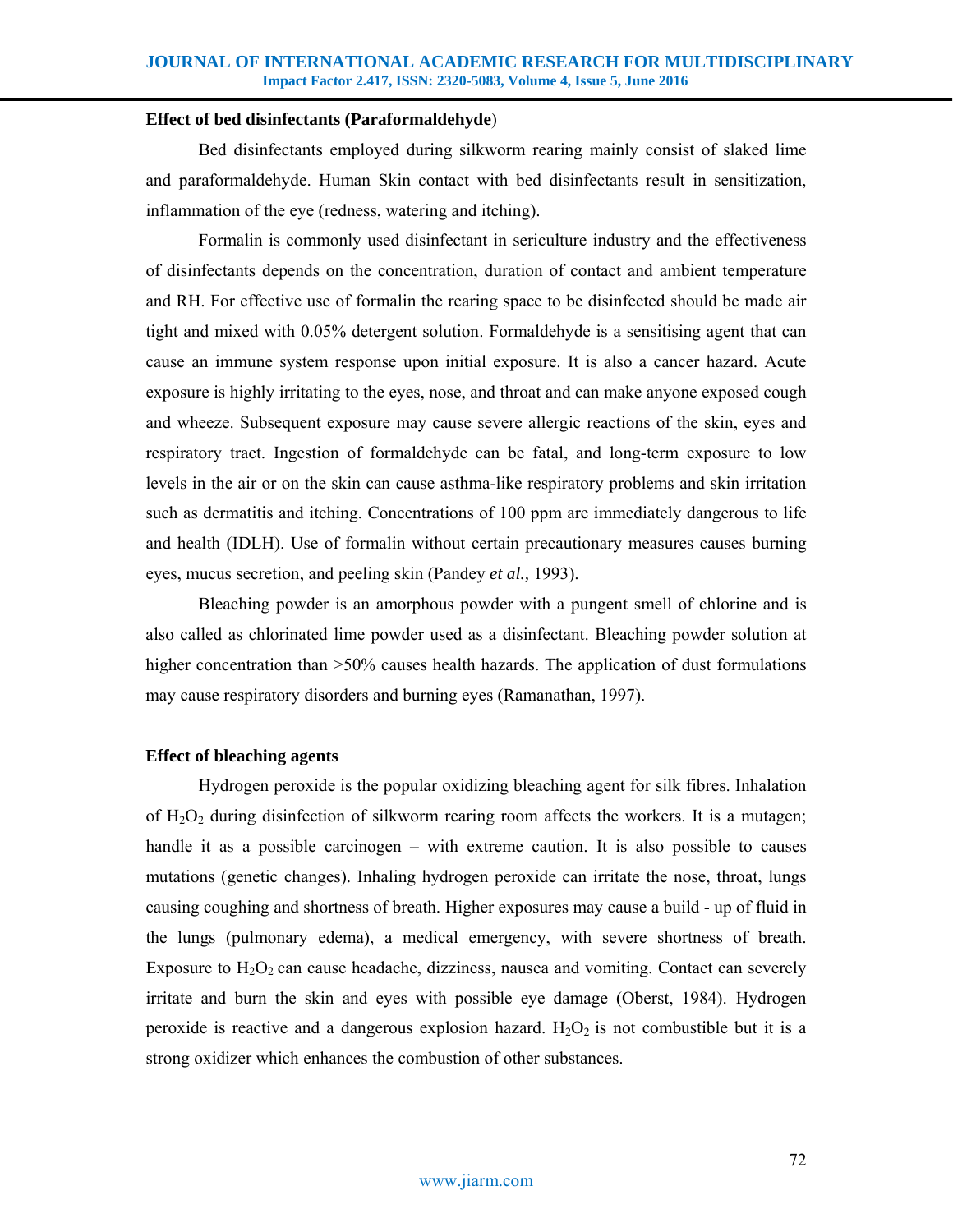Potassium permanganate causes acute health effects as same as to  $H_2O_2$ . In addition to that, potassium permanganate may decrease fertility. Long term exposures may affect the liver and kidneys.

# **Hazard Control Measures**

 The best way to protect workers is to remove or eliminate the hazard from the work place using the following hazard control methods: Substitution. Substitute dangerous chemicals, equipment or work methods with safer and less hazardous ones to eliminate the hazard altogether. Engineering controls are used to make changes to the work environment, machine or piece of equipment, often reducing the hazard at the source. Example: Exhaust ventilation can be used to remove a harmful substance such as carbon dioxide (dry ice) from the air.

- Provide regular health check-ups to the workers of sericulture industry and glasses for those who need them.
- Use gloves and masks to prevent the health hazards during various activities such as dyeing, weaving and reeling in silk processing.
- Nose and ears needs to be protected by mask or cloth at the time of bed disinfectants application. If, any disease worm is noticed before application it need to be screened to have check on pathogen.
- Most of the disinfectants are effective for a period of 6 months to one year. Before its application its expiry should be checked (Balavenkatasubbaiah *et al.,* 1987) and dispose the used empty container in the soil by means of burying or burning (Sharma, 2006).
- All protective clothing (suits, gloves, foot wear, head gear) should be clean, available each day, and put on before work. Dress indirect-vent, impact and splash resistant safety glasses when working with liquids.
- Wear a face shield along with spectacles when working with corrosive, highly irritating or toxic substances. Do not wear contact lenses when working with the harmful elements.
- Care should be taken to avoid inhalation of acid fumes by providing proper exhaust and ventilation facilities in grainages and dyeing units which facilitates the quick dispersal of fumes.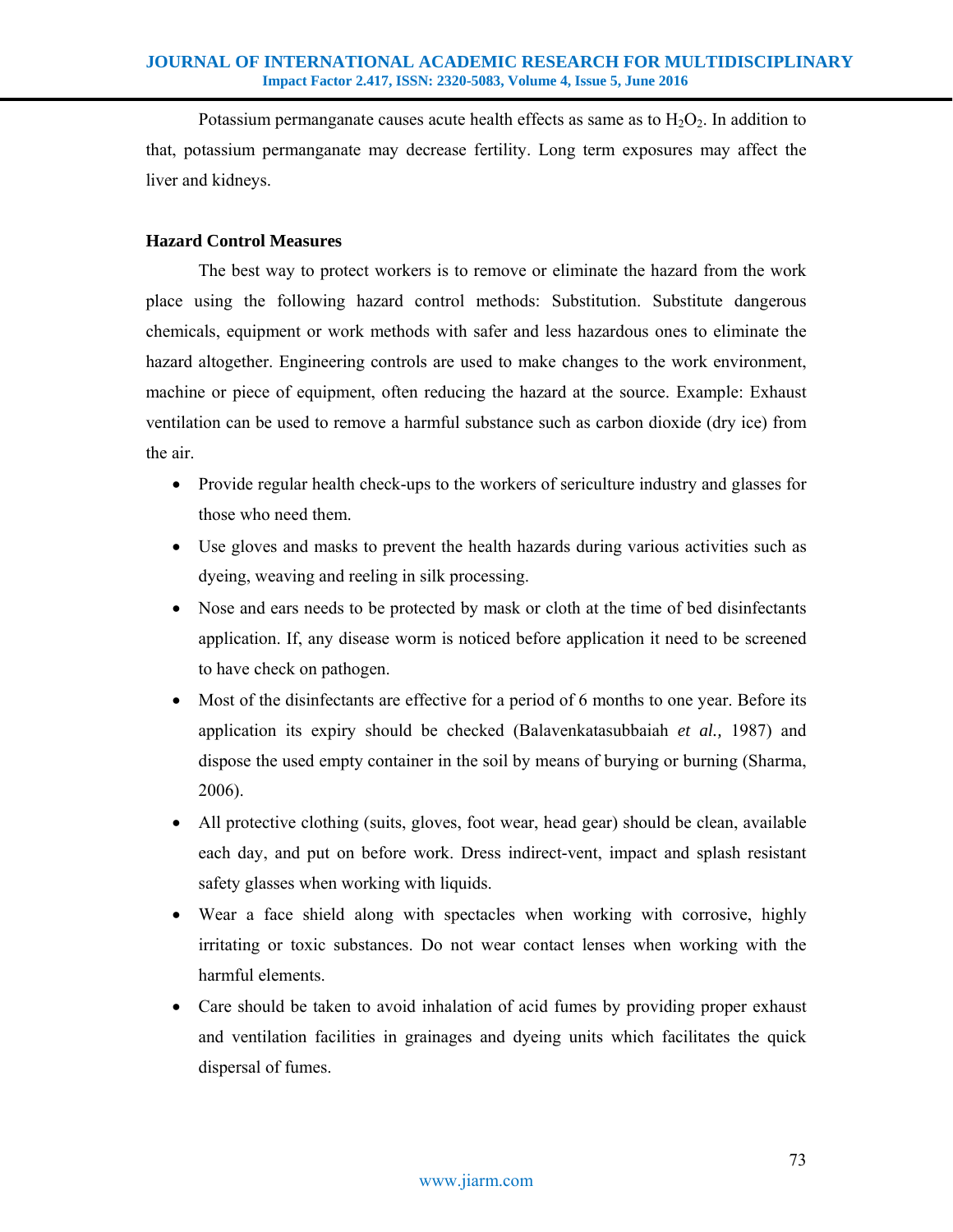- Workers should use lab coat and gloves to avoid the moth scale allergens during grainage activities.
- During dissection and crushing of moths for pebrine examination, try to hold the insects so it doesn't spread dusty particles.
- The presence of exhaust fans in the pairing/oviposition rooms reduces the concentration of scales in the grainage environment.
- An antifungal skin ointment to be used on hands and feet for preventing skin disease
- Workers should be trained on its proper handling and storage of harmful substances.
- Label the process containers.
- Workers whose clothing has been contaminated by bleaching agents should change into clean clothing promptly.
- Eye wash fountains should be provided in the immediate work area for emergency use.
- If there is the possibility of skin exposure, emergency shower facilities should be provided.
- After the completion of disinfection, wash any areas of the body that may have contacted with bleaching substances, whether or not known skin contact has occurred.
- Do not eat, smoke, or drink where the harmful chemicals are handled, processed, or stored, since the chemical can be swallowed.
- Wash hands carefully before eating, drinking, smoking or using the toilet.
- Use a vacuum or a wet method to reduce dust during clean up.
- Replacement of conventional firewood system with gasfiier systems.
- Efficient energy utilization by upgradation of labour skill reduces pollution level.

# **CONCLUSION**

 Good preventive maintenance plays a major role in ensuring that hazard controls continue to function effectively. The study reveals that the imperative need to build health consciousness among sericulture workers. Training should be given to the workers of the industry about the possibility of health risks and their prevention. The health hazards control measures should be taken implemented with government and non - governmental agencies for mitigating the health hazards in sericulture industry. Awareness programme and local group discussions are essential for improving the health status of the sericulture workers.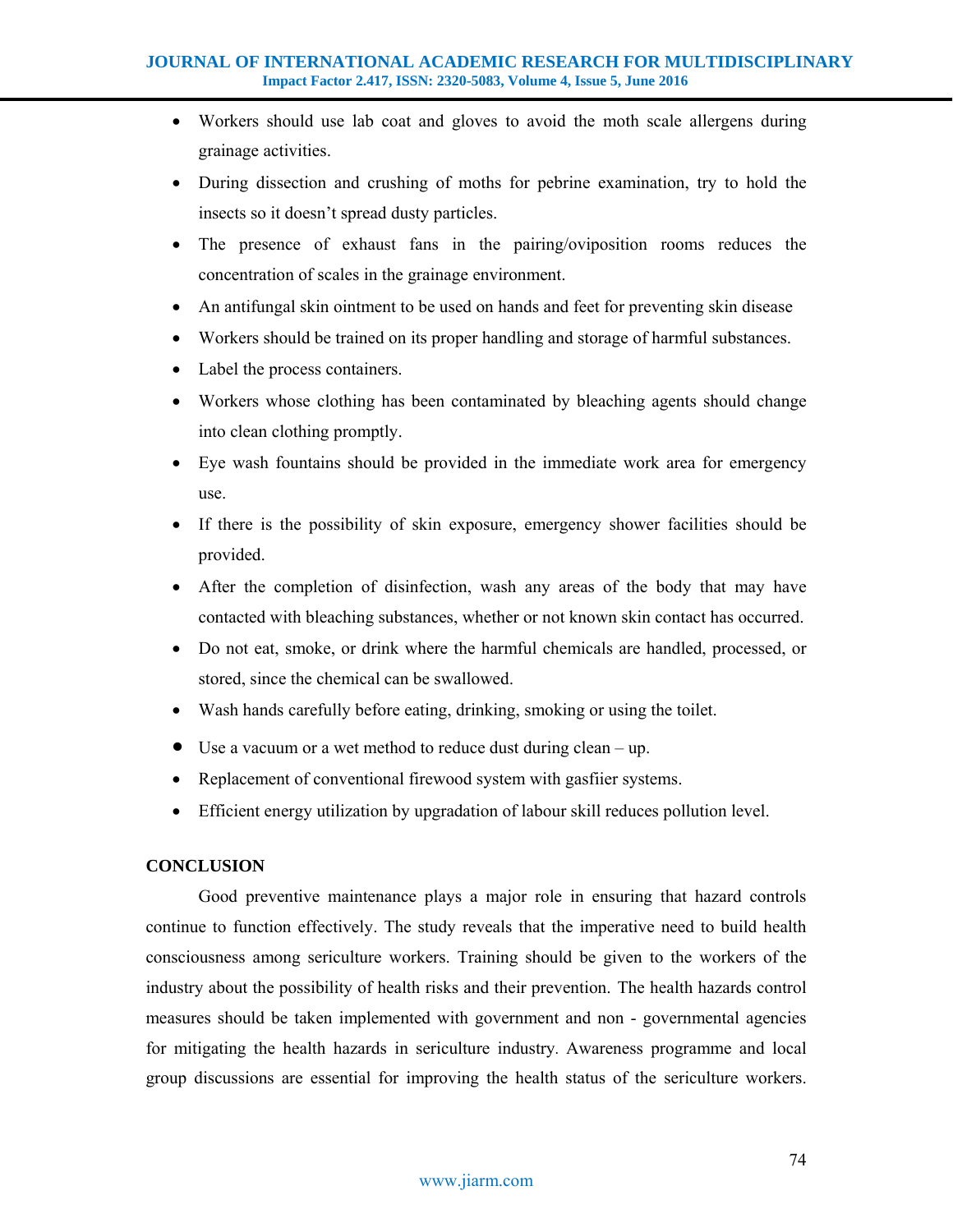Every sericulture unit should have a provision of protecting equipments such as face masks,

first aid facility, gloves and proper uniform.

# **REFERENCES**

- 1. Balavenkatasubbaiah M, Sharma SD, Baig M, Singh BD, Venkatareddy S and Noamani MKR., 1987. Role of disinfection of Rearing appliances and sun-light exposure on the inactivation of disease causing pathogen of silkworm, *Bombyx mori* L. *Indian Journal of Sericulture* 28(2) 200-205.
- 2. Bangladesh Centre for Advanced Studies (BCAS). 1997. Study on Textile Dyeing and Printing Industries in Bangladesh. Technical & Socio-Economic Survey and Case Studies. BCAS, Dhaka, Bangladesh.
- 3. Berube, J., 1996. Environmental Assessment for BRAC Rural Development Programme Phase IV: The Use of Chemicals in Sericulture and Aquaculture Activities. AGA Khan Foundation, Canada.
- 4. Cassault-Meyer, E, Gress, S, Séralini, G, Galeraud-Denis, I., 2014. An acute exposure to glyphosate based herbicide alters aromatase levels in testis and sperm nuclear quality. Environmental Toxicology and Pharmacology 38: 131-140.
- 5. Chatrappa B., 2000. Immuno cellular functional consequences of allergens and allergic rhinitis in India with special reference to silkworm moth (*Bombyx mori L.*) allergen, Sri krishnadevaraya Univ Anantapur, India.
- 6. Colborn T., 2006. A case for revisiting the safety of pesticides: a closer look at neurodevelopment. Environ. Health Perspective 114(1):10-17.
- 7. Gasnier, C, Dumont, C, Benachour, N, Clair, E, Chagnon, M-C, Séralini G-E., 2009. Glyphosate-based herbicides are toxic and endocrine disruptors in human cell lines. Toxicology 262: 184-191.
- 8. Guyton K, Loomis D, Grosse Y, El Ghissassi F, Brenbrahim-Tallaa L, Guha, N, Scoccianti C, Mattock H, Straif K., 2015. Carcinogenicity of tetrachlorvinphos, parathion, malathion, diazinon, and glyphosate. Lancet Oncology. Published online, March 20, S1470-2045 (15) 70134-8.
- 9. IPCS., 2010. INCHEM: Chemical safety information from intergovernmental organizations. Geneva, World Health Organization, International Programme on Chemical Safety.
- 10. Jaiswal, A., 2004. Respiratory Efficiency as Affected by Exposure to Textile Dust- Health Status Evaluation of Textile Workers of District Varanasi, Utter Pradesh. Gene, Environment and Health, Delhi, 135-162.
- 11. Kurosaki S, Otsuka H, Kunifoma M, Koyoma M, Pawankar R and Matumoto K., 1999. Fibrion allergy (IgE mediated hypersensitivity to silk suture materials), *j Nippon Med Sch*, 66, pp. 41-44.
- 12. Mathur N, Gupta BN, Rastogi SK., 1993. Multivariate analysis of byssinosis risk assessment. *Indian J Chest Dis Allied Sci*; 35:185–190.
- 13. Murlidhar V, Murlidhar VJ, Kanhere V., 1995. Byssinosis in a Bombay textile mill. *Nat. Med J India*; 8:204–207.
- 14. Nasima Akter, Amina Rahman, Mushtaque Chowdhury., 1998. Environmental Investigation and Evaluation of Sericulture Programme and Ayesha Abed Foundation BRAC**,** Research and Evaluation Division, 75 Mohakhali C/A, Dhaka 1212.
- 15. Nilvarangkul K, Wongprom J, Tumnong C., 2006. Strengething the self-care of women in informal sector: Local fabric weaving in Khon Kaen, (Phase I), Industrial Health; 44: 101-107.
- 16. Note on the performance of Indian silk industry and functioning of Central Silk Board, as on 1<sup>st</sup> 2016. Ministry of Textiles, Govt. of India, Bangalore.
- 17. Oberst, F. W., 1984. Inhalation toxicity of ninety percent hydrogen peroxide vapour acute, subacute, and chronic exposures of laboratory animals. A. M. A. Archives of Industrial Hygiene and Occupational Medicine, 10:319-327.
- 18. Pandey, Rajesh, Kanhere and Vijay., 1993. Activists" Handbook of Occupational Health and Safety", PRIA, New Delhi.
- 19. Rakesh. K. Pandey., 2014. Occupational health problems in silk production: A review. Regional Sericultural Research Station, Miransahib, Jammu, India.
- 20. Ramanathan, Arun (ed.). 1997. *India Silk*. Vol. 36, No. 6. Bangalore, India.
- 21. Sharma AK, Khatri RK, Babulal and Bhakuni BS., 2006. Usages of Bed Disinfectants for Enhancing Cocoon Productivity. *Regional Seminar on problems of Sericulture as an Economic Enterprise in North West India* 216-18.
- 22. Subramani. T., S. K. Somasundaram., 2015. A Case Study of Occupational Hazards in Silk Industry *International Journal of Application or Innovation in Engineering & Management.* Volume 4 (5).

#### www.jiarm.com